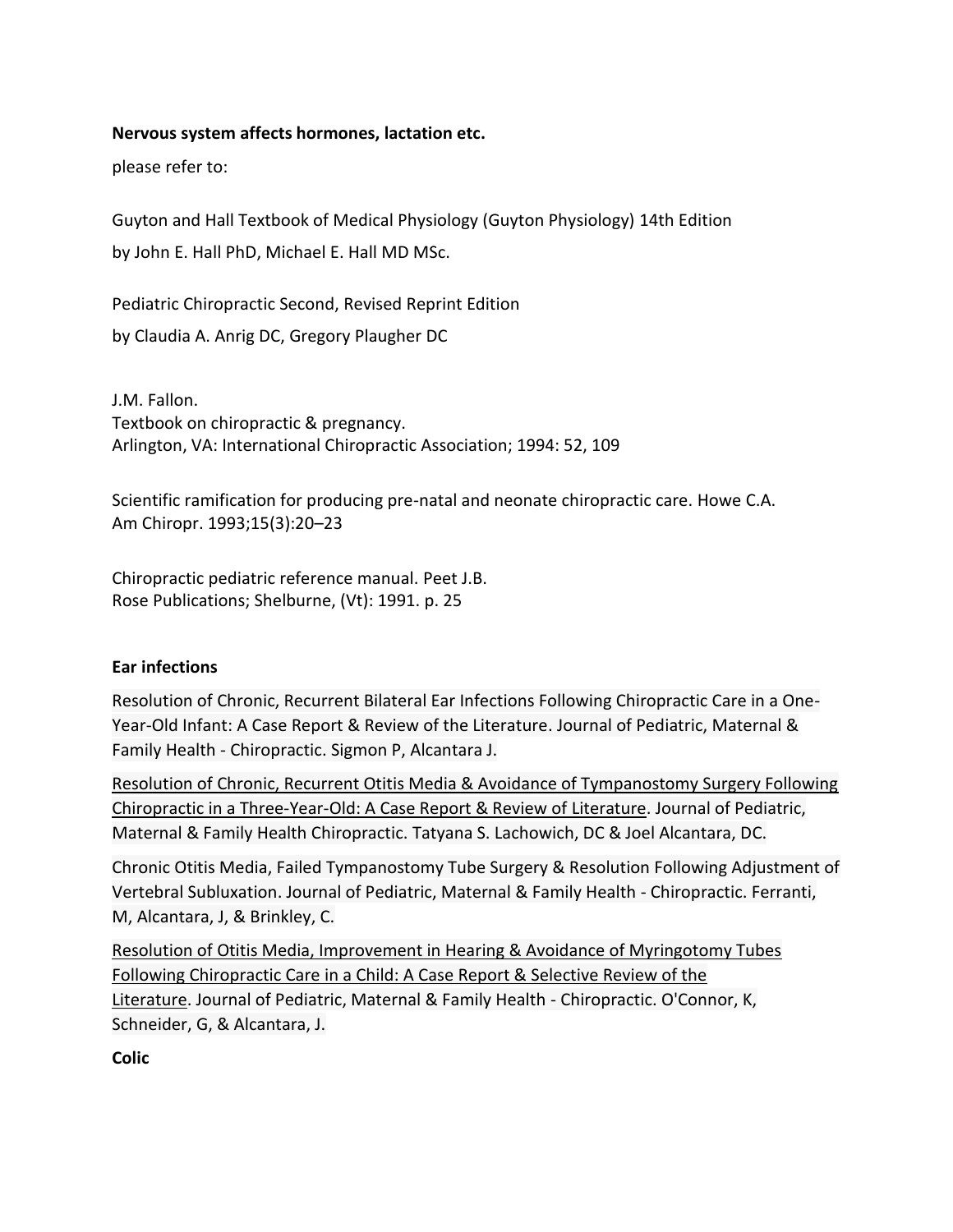[Resolution of Failure to Thrive, GERD and Infantile Colic in a 3-Month-Old Female Following](https://www.vertebralsubluxationresearch.com/2019/07/18/resolution-of-gerd-infantile-colic-and-failure-to-thrive-in-a-3-month-old-female-following-kale-specific-upper-cervical-chiropractic-care-a-case-report-review-of-the-literature/)  [Kale Specific Upper Cervical Chiropractic Care: A Case Report & Review of the](https://www.vertebralsubluxationresearch.com/2019/07/18/resolution-of-gerd-infantile-colic-and-failure-to-thrive-in-a-3-month-old-female-following-kale-specific-upper-cervical-chiropractic-care-a-case-report-review-of-the-literature/)  [Literature.](https://www.vertebralsubluxationresearch.com/2019/07/18/resolution-of-gerd-infantile-colic-and-failure-to-thrive-in-a-3-month-old-female-following-kale-specific-upper-cervical-chiropractic-care-a-case-report-review-of-the-literature/) Journal of Upper Cervical Chiropractic Research. Jarek Esarco D.C. & Joel Alcantara D.C.

[Resolution of Birth Trauma Sequelae Following Adjustment of Vertebral Subluxations in an](https://www.vertebralsubluxationresearch.com/2017/09/10/resolution-of-birth-trauma-sequelae-following-adjustment-of-vertebral-subluxations-in-an-infant/)  [Infant.](https://www.vertebralsubluxationresearch.com/2017/09/10/resolution-of-birth-trauma-sequelae-following-adjustment-of-vertebral-subluxations-in-an-infant/) Journal of Pediatric, Maternal & Family Health - Chiropractic. Spear, D, & Alcantara, J.

[The Chiropractic Care of Infants with Colic: A Systematic Review of the Literature.](http://www.explorejournal.com/action/showAbstract?pii=S1550-8307%2811%2900036-X&journalCode=JSCH) EXPLORE: The Journal of Science and Healing. Alcantara, J, Alcantara, J, & Alcantara, J.

## **Adhd**

[Improvement in Autism in a Child Coupled with Reduction in Vertebral Subluxations: A Case](https://www.vertebralsubluxationresearch.com/2010/01/01/improvement-in-autism-in-a-child-coupled-with-reduction-in-vertebral-subluxations-a-case-study-and-selective-review-of-the-literature/)  [Study & Selective Review of the Literature.](https://www.vertebralsubluxationresearch.com/2010/01/01/improvement-in-autism-in-a-child-coupled-with-reduction-in-vertebral-subluxations-a-case-study-and-selective-review-of-the-literature/) Journal of Pediatric, Maternal & Family Health - Chiropractic. Marini, NSC, & Marini, SC.

[The Chiropractic Care of Children with Attention-Deficit/Hyperactivity Disorder: A Retrospective](http://www.explorejournal.com/action/showAbstract?pii=S1550-8307%2810%2900003-0&journalCode=JSCH)  [Case Series.](http://www.explorejournal.com/action/showAbstract?pii=S1550-8307%2810%2900003-0&journalCode=JSCH) EXPLORE: The Journal of Science and Healing. Alcantara, J, & Davis, J.

[Resolution of Chronic Headaches, Improved Sociability, Health & Physical Behavior in a Child](https://www.vertebralsubluxationresearch.com/2019/05/30/resolution-of-chronic-headaches-improved-sociability-health-physical-behavior-in-a-child-with-autism-adhd-and-obsessive-compulsive-disorder-following-chiropractic-care-to-reduce-vertebral-subluxa/)  [with Autism, ADHD and Obsessive Compulsive Disorder Following Chiropractic Care to Reduce](https://www.vertebralsubluxationresearch.com/2019/05/30/resolution-of-chronic-headaches-improved-sociability-health-physical-behavior-in-a-child-with-autism-adhd-and-obsessive-compulsive-disorder-following-chiropractic-care-to-reduce-vertebral-subluxa/)  [Vertebral Subluxation: A Case Report & Review](https://www.vertebralsubluxationresearch.com/2019/05/30/resolution-of-chronic-headaches-improved-sociability-health-physical-behavior-in-a-child-with-autism-adhd-and-obsessive-compulsive-disorder-following-chiropractic-care-to-reduce-vertebral-subluxa/) of Literature. Journal of Pediatric, Maternal & Family Health - Chiropractic. Laura L. Stone, DC & Joel Alcantara, DC.

[Improvement in Autistic Behaviors Following Chiropractic Care: A Case Series.](https://www.vertebralsubluxationresearch.com/2017/09/10/improvement-in-autistic-behaviors-following-chiropractic-care-a-case-series/) Journal of Pediatric, Maternal & Family Health - Chiropractic. Cleave, J, Alcantara, J, & Holt, K.

## **Enuresis**

[Resolution of Headaches & Enuresis in a Child Undergoing Chiropractic Care to Reduce](https://www.vertebralsubluxationresearch.com/2019/05/03/resolution-of-headaches-enuresis-in-a-child-undergoing-chiropractic-care-to-reduce-vertebral-subluxations-a-case-report-review-of-literature/)  [Vertebral Subluxations: A Case Report & Review of Literature.](https://www.vertebralsubluxationresearch.com/2019/05/03/resolution-of-headaches-enuresis-in-a-child-undergoing-chiropractic-care-to-reduce-vertebral-subluxations-a-case-report-review-of-literature/) Journal of Pediatric, Maternal & Family Health - Chiropractic. Taryn L. Mason, DC & Joel Alcantara, DC.

[Resolution of Nocturnal Enuresis in a 10-year-old Child Following Chiropractic Care to Reduce](https://www.vertebralsubluxationresearch.com/2017/09/10/resolution-of-nocturnal-enuresis-in-a-10-year-old-child-following-chiropractic-care-to-reduce-vertebral-subluxation-a-case-report/)  [Vertebral Subluxation: A Case Report.](https://www.vertebralsubluxationresearch.com/2017/09/10/resolution-of-nocturnal-enuresis-in-a-10-year-old-child-following-chiropractic-care-to-reduce-vertebral-subluxation-a-case-report/) Journal of Pediatric, Maternal & Family Health - Chiropractic. Luscombe, S, Alcantara, J, Holmes, S, & Holt, K.

[Resolution of Nocturnal Enuresis Following Adjustment of Vertebral Subluxations: A Case](https://www.vertebralsubluxationresearch.com/2017/09/10/resolution-of-nocturnal-enuresis-following-adjustment-of-vertebral-subluxations-a-case-report/)  [Report.](https://www.vertebralsubluxationresearch.com/2017/09/10/resolution-of-nocturnal-enuresis-following-adjustment-of-vertebral-subluxations-a-case-report/) Journal of Pediatric, Maternal & Family Health - Chiropractic. Hafer, C, & Alcantara, J.

[Resolution of Chronic Nocturnal Enuresis in Children with Asperger's Syndrome Following](https://www.vertebralsubluxationresearch.com/2017/09/10/resolution-of-chronic-nocturnal-enuresis-in-children-with-aspergers-syndrome-following-subluxation-based-chiropractic-care-a-case-series/)  [Subluxation Based Chiropractic Care: A Case Series.](https://www.vertebralsubluxationresearch.com/2017/09/10/resolution-of-chronic-nocturnal-enuresis-in-children-with-aspergers-syndrome-following-subluxation-based-chiropractic-care-a-case-series/) Journal of Pediatric, Maternal & Family Health -Chiropractic. Neally, R, & Alcantara, J.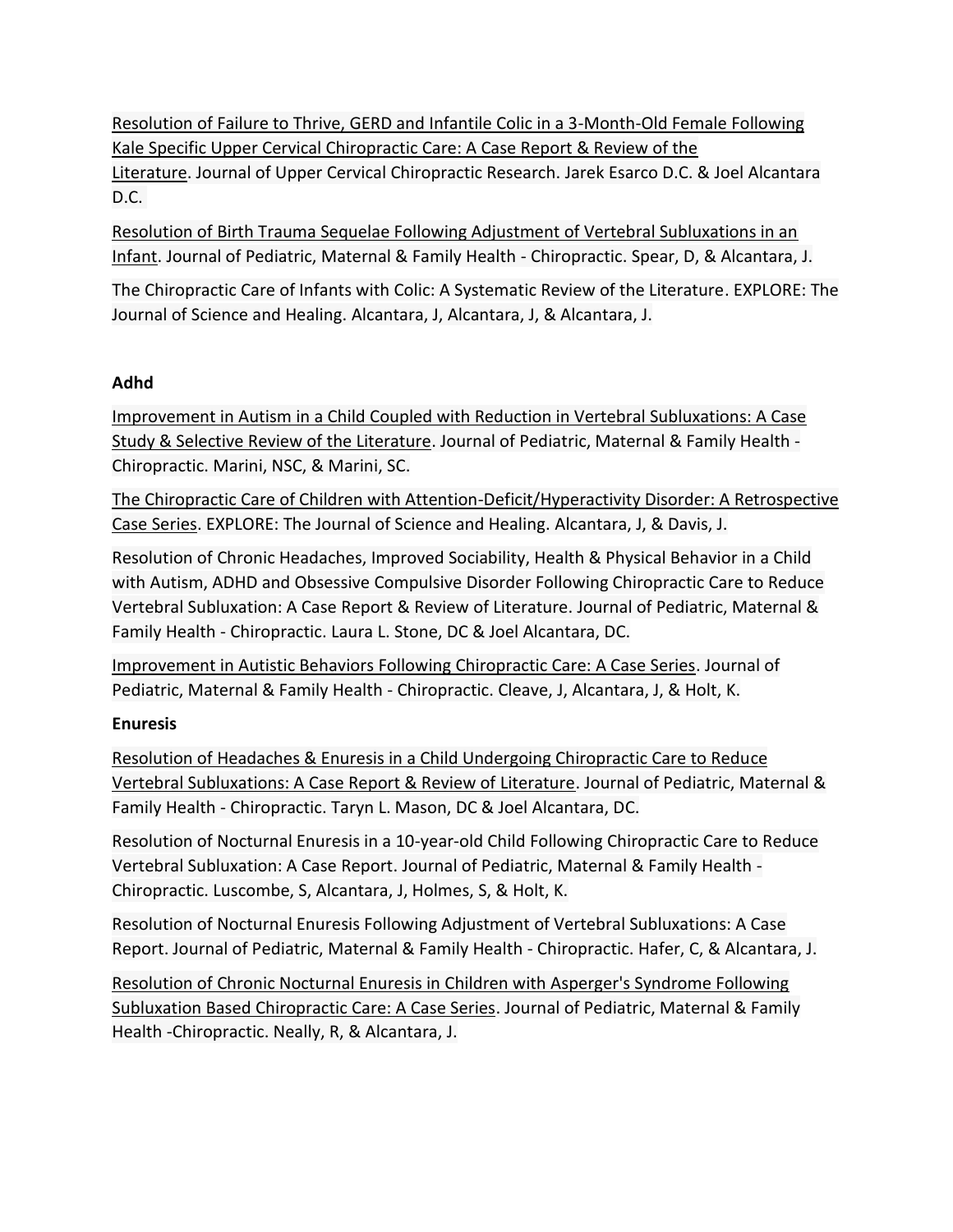[Resolution of Nocturnal Enuresis and Vertebral Subluxation in a Pediatric Patient Undergoing](https://www.vertebralsubluxationresearch.com/2017/09/11/resolution-of-nocturnal-enuresis-and-vertebral-subluxation-in-a-pediatric-patient-undergoing-chiropractic-care-a-case-report-review-of-the-literature/)  [Chiropractic Care: A Case Study & Review of the Literature.](https://www.vertebralsubluxationresearch.com/2017/09/11/resolution-of-nocturnal-enuresis-and-vertebral-subluxation-in-a-pediatric-patient-undergoing-chiropractic-care-a-case-report-review-of-the-literature/) Journal of Pediatric, Maternal & Family Health - Chiropractic. Alcantara, J, & Weisberg, JE

### **Growing pains**

[Chiropractic Care of a Pediatric Patient with Growing Pains.](http://icpa4kids.org/Chiropractic-Research/chiropractic-care-of-a-pediatric-patient-with-growing-pains.html) Pangea 2006: Pediatric Integrative Medicine Conference 2006. Chicago IL. October 26-28, 2006. Arndt, T, Oman, R, & Alcantara, J.

[The chiropractic care of children with "growing pains": A case series and systematic review of](http://www.ctcpjournal.com/article/S1744-3881(10)00061-7/abstract)  [the literature.](http://www.ctcpjournal.com/article/S1744-3881(10)00061-7/abstract) Complementary Therapies in Clinical Practice. Alcantara, J, & Davis, J.

### **Scoliosis**

J Altern Complement Med 2008 Jul;14(6):749-51. Adolescent idiopathic scoliosis treated by spinal manipulation: a case study [Kao-Chang Chen](https://pubmed.ncbi.nlm.nih.gov/?term=Chen+KC&cauthor_id=18673077) <sup>[1](https://pubmed.ncbi.nlm.nih.gov/18673077/#affiliation-1)</sup>, [Elley H H Chiu](https://pubmed.ncbi.nlm.nih.gov/?term=Chiu+EH&cauthor_id=18673077)

J Family Med Prim Care Apr-Jun 2017;6(2):447-449. Bridging the gap between observation and brace treatment for adolescent idiopathic scoliosis [Eric Chun Pu Chu](https://pubmed.ncbi.nlm.nih.gov/?term=Pu+Chu+EC&cauthor_id=29302566)<sup>[1](https://pubmed.ncbi.nlm.nih.gov/29302566/#affiliation-1)</sup>, [Kevin Hsu Kai Huang](https://pubmed.ncbi.nlm.nih.gov/?term=Kai+Huang+KH&cauthor_id=29302566)<sup>1</sup>

J Bodyw Mov Ther 2015 Oct;19(4):592-6. Results of chiropractic scoliosis rehabilitation treatment at two years post-skeletal maturity in identical female twins [Brian Dovorany](https://pubmed.ncbi.nlm.nih.gov/?term=Dovorany+B&cauthor_id=26592215)<sup>[1](https://pubmed.ncbi.nlm.nih.gov/26592215/#affiliation-1)</sup>, Mark [W Morningstar](https://pubmed.ncbi.nlm.nih.gov/?term=Morningstar+MW&cauthor_id=26592215) <sup>[2](https://pubmed.ncbi.nlm.nih.gov/26592215/#affiliation-2)</sup>, [Clayton Stitzel](https://pubmed.ncbi.nlm.nih.gov/?term=Stitzel+C&cauthor_id=26592215) <sup>[3](https://pubmed.ncbi.nlm.nih.gov/26592215/#affiliation-3)</sup>, [Aatif Siddiqui](https://pubmed.ncbi.nlm.nih.gov/?term=Siddiqui+A&cauthor_id=26592215) <sup>[4](https://pubmed.ncbi.nlm.nih.gov/26592215/#affiliation-4)</sup>

Clin Pract 2020 Sep 4;10(3):1258. Changes in radiographic parameters following chiropractic treatment in 10 patients with adolescent idiopathic scoliosis: A retrospective chart review Eric [Chun Pu Chu](https://pubmed.ncbi.nlm.nih.gov/?term=Pu+Chu+EC&cauthor_id=32952984)<sup>[1](https://pubmed.ncbi.nlm.nih.gov/32952984/#affiliation-1)</sup>, [Diya Midhun Chakkaravarthy](https://pubmed.ncbi.nlm.nih.gov/?term=Chakkaravarthy+DM&cauthor_id=32952984)<sup>[2](https://pubmed.ncbi.nlm.nih.gov/32952984/#affiliation-2)</sup>, [Kevin Hsu Kai Huang](https://pubmed.ncbi.nlm.nih.gov/?term=Huang+KHK&cauthor_id=32952984)<sup>1</sup>, [Vicky Wei Kye Ho](https://pubmed.ncbi.nlm.nih.gov/?term=Ho+VWK&cauthor_id=32952984)<sup>1</sup>, [Fa-](https://pubmed.ncbi.nlm.nih.gov/?term=Lo+FS&cauthor_id=32952984)<u>[Sain Lo](https://pubmed.ncbi.nlm.nih.gov/?term=Lo+FS&cauthor_id=32952984) <sup>[1](https://pubmed.ncbi.nlm.nih.gov/32952984/#affiliation-1)</sup>, [Amiya Bhaumik](https://pubmed.ncbi.nlm.nih.gov/?term=Bhaumik+A&cauthor_id=32952984) <sup>[2](https://pubmed.ncbi.nlm.nih.gov/32952984/#affiliation-2)</sup></u>

J Phys Ther Sci 2016 Apr;28(4):1106-10. The effect of chiropractic techniques on the Cobb angle in idiopathic scoliosis arising in adolescence [Sunghak Byun](https://pubmed.ncbi.nlm.nih.gov/?term=Byun+S&cauthor_id=27190435)  $^1$  $^1$ , [Dongwook Han](https://pubmed.ncbi.nlm.nih.gov/?term=Han+D&cauthor_id=27190435)  $^2$  $^2$ 

## **Breastfeeding nursing**

[Improvement in Congenital Torticollis, Plagiocephaly & Breastfeeding Issues in an Infant](https://www.vertebralsubluxationresearch.com/2017/09/10/improvement-in-congenital-torticollis-plagiocephaly-breastfeeding-issues-in-an-infant-following-subluxation-based-chiropractic-care-a-case-study/)  [Following Subluxation Based Chiropractic Care: A Case Study.](https://www.vertebralsubluxationresearch.com/2017/09/10/improvement-in-congenital-torticollis-plagiocephaly-breastfeeding-issues-in-an-infant-following-subluxation-based-chiropractic-care-a-case-study/) Journal of Pediatric, Maternal & Family Health - Chiropractic. Williams, S, & Alcantara, J.

[The Chiropractic Care of Infants with Breastfeeding Difficulties.](http://www.explorejournal.com/article/S1550-8307(15)00149-4/abstract) EXPLORE: The Journal of Science and Healing. Alcantara, J, Alcantara, J, & Alcantara, J.

[Resolution of Torticollis, Breastfeeding Difficulties](https://www.vertebralsubluxationresearch.com/2019/06/26/resolution-of-torticollis-breastfeeding-difficulties-cranial-distortion-in-a-twin-infant-undergoing-chiropractic-care-for-vertebral-subluxation-a-case-report-review-of-the-literature/) & Cranial Distortion in a Twin Infant [Undergoing Chiropractic Care for Vertebral Subluxation: A Case Report & Review of the](https://www.vertebralsubluxationresearch.com/2019/06/26/resolution-of-torticollis-breastfeeding-difficulties-cranial-distortion-in-a-twin-infant-undergoing-chiropractic-care-for-vertebral-subluxation-a-case-report-review-of-the-literature/)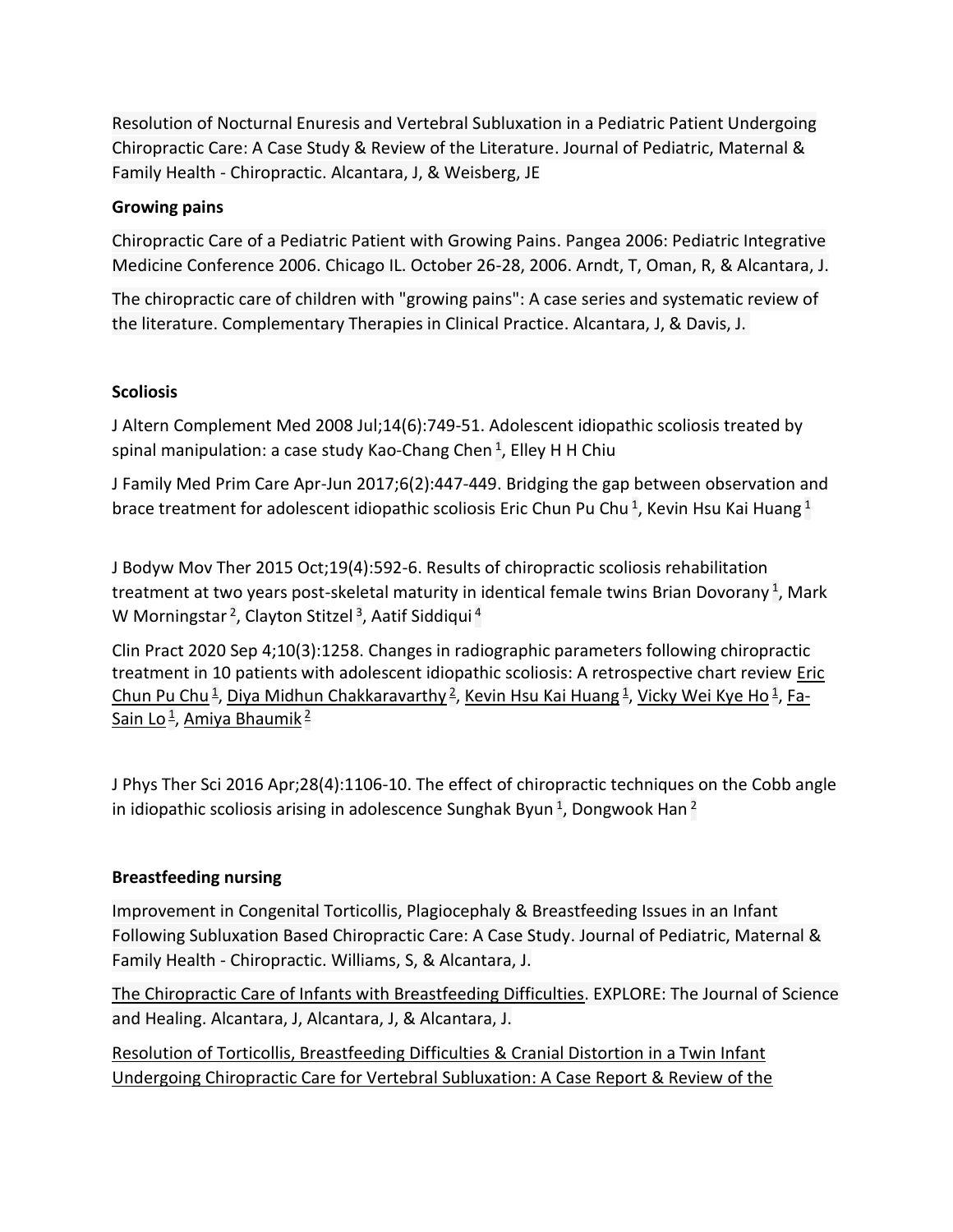[Literature.](https://www.vertebralsubluxationresearch.com/2019/06/26/resolution-of-torticollis-breastfeeding-difficulties-cranial-distortion-in-a-twin-infant-undergoing-chiropractic-care-for-vertebral-subluxation-a-case-report-review-of-the-literature/) Journal of Pediatric, Maternal & Family Health - Chiropractic. Sarah Green, DC & Joel Alcantara, DC.

[Resolution of Breastfeeding Difficulties Following Chiropractic in a Neonate with Birth Trauma,](https://www.vertebralsubluxationresearch.com/2019/11/11/resolution-of-breastfeeding-difficulties-following-chiropractic-in-a-neonate-with-birth-trauma-plagiocephaly-edema-from-an-asynclitic-presentation-a-case-report/)  [Plagiocephaly & Edema from an Asynclitic Presentation: A Case Report.](https://www.vertebralsubluxationresearch.com/2019/11/11/resolution-of-breastfeeding-difficulties-following-chiropractic-in-a-neonate-with-birth-trauma-plagiocephaly-edema-from-an-asynclitic-presentation-a-case-report/) Journal of Pediatric, Maternal & Family Health, Chiropractic. Kristen Hosaka, DC & Joel Alcantara, DC.

An Integrative Review of the Literature on the Chiropractic Care of Infants with Breastfeeding Difficulties. European Chiropractic Union Conference, Sitges, Spain. Alcantara, J, Alcantara, J, & Alcantara, JD.

[Resolution of Breastfeeding Difficulties and Plagiocephaly in an Infant Undergoing Chiropractic](https://www.vertebralsubluxationresearch.com/2017/09/10/resolution-of-breastfeeding-difficulties-and-plagiocephaly-in-an-infant-undergoing-chiropractic-care/)  [Care.](https://www.vertebralsubluxationresearch.com/2017/09/10/resolution-of-breastfeeding-difficulties-and-plagiocephaly-in-an-infant-undergoing-chiropractic-care/) Journal of Pediatric, Maternal & Family Health - Chiropractic. Ferranti, M, Alcantara, J, & Adkins, M.

[The Chiropractic Care of a 6-day-old Neonate with Breastfeeding Difficulties and Breastfeeding](https://search.informit.com.au/documentSummary;dn=773984601862460;res=IELHEA)  [Jaundice.](https://search.informit.com.au/documentSummary;dn=773984601862460;res=IELHEA) Chiropractic Journal of Australia. Bernard, M, & Alcantara, J

### **Digestive/reflux**

Resolution of Gastroesophageal Reflux [in an Infant Following Chiropractic Care to Reduce](https://www.vertebralsubluxationresearch.com/2019/05/03/resolution-of-gastroesophageal-reflux-in-an-infant-following-chiropractic-care-to-reduce-vertebral-subluxation-a-case-report-review-of-literature/)  [Vertebral Subluxation: A Case Report & Review of Literature.](https://www.vertebralsubluxationresearch.com/2019/05/03/resolution-of-gastroesophageal-reflux-in-an-infant-following-chiropractic-care-to-reduce-vertebral-subluxation-a-case-report-review-of-literature/) Journal of Pediatric, Maternal & Family Health - Chiropractic. Angela Egan, DC & Joel Alcantara, DC.

[Resolution of Breastfeeding and Gastrointestinal Complaints in Infant Twins with Plagiocephaly](https://www.vertebralsubluxationresearch.com/2017/09/10/resolution-of-breastfeeding-and-gastrointestinal-complaints-in-infant-twins-with-plagiocephaly-scaphocephaly-following-birth-trauma-a-case-series/)  [& Scaphocephaly Following Birth Trauma: A Case Series.](https://www.vertebralsubluxationresearch.com/2017/09/10/resolution-of-breastfeeding-and-gastrointestinal-complaints-in-infant-twins-with-plagiocephaly-scaphocephaly-following-birth-trauma-a-case-series/) Journal of Pediatric, Maternal & Family Health - Chiropractic. Collins, K, Alcantara, J, & Holt, K.

#### **Nervous system**

The Effects of Chiropractic on a Child with Transient Motor Tics using Gonstead & Toggle Techniques Joel Alcantara, BSc, DC, Alisha Davis, DC, Rosemary E. Oman, DC, Msc, FASBE Journal of Pediatric, Maternal & Family Health – Chiropractic  $\sim$  Volume 2009  $\sim$  Issue 2  $\sim$ Pages 1-9. June 29, 2009

[The Quality of Life of Children Under Chiropractic Care Using PROMIS-25: Results from a](https://www.ncbi.nlm.nih.gov/pubmed/29260883)  [Practice-Based Research Network.](https://www.ncbi.nlm.nih.gov/pubmed/29260883) Journal of Alternative and Complementary Medicine. Alcantara, J, Lamont AE, Ohm, J, & Alcantara, J.

[Resolution of Neck Pain and Headaches in a 13 year old Female with Dandy Walker Syndrome &](https://www.vertebralsubluxationresearch.com/2017/09/10/resolution-of-neck-pain-and-headaches-in-a-13-year-old-female-with-dandy-walker-syndrome-vertebral-subluxations/)  [Vertebral Subluxations.](https://www.vertebralsubluxationresearch.com/2017/09/10/resolution-of-neck-pain-and-headaches-in-a-13-year-old-female-with-dandy-walker-syndrome-vertebral-subluxations/) Journal of Pediatric, Maternal & Family Health – Chiropractic. Maroon S, Floyd R, Varnum C, & Alcantara J.

[Resolution of Chronic Cervicogenic Headaches in a 6 Year Old Male Following Care Directed at](https://www.vertebralsubluxationresearch.com/2017/09/10/resolution-of-chronic-cervicogenic-headaches-in-a-6-year-old-male-following-care-directed-at-vertebral-subluxations-a-case-report/)  [Vertebral Subluxations: A Case Report.](https://www.vertebralsubluxationresearch.com/2017/09/10/resolution-of-chronic-cervicogenic-headaches-in-a-6-year-old-male-following-care-directed-at-vertebral-subluxations-a-case-report/) Journal of Pediatric, Maternal & Family Health - Chiropractic. Olsen, R, & Alcantara, J.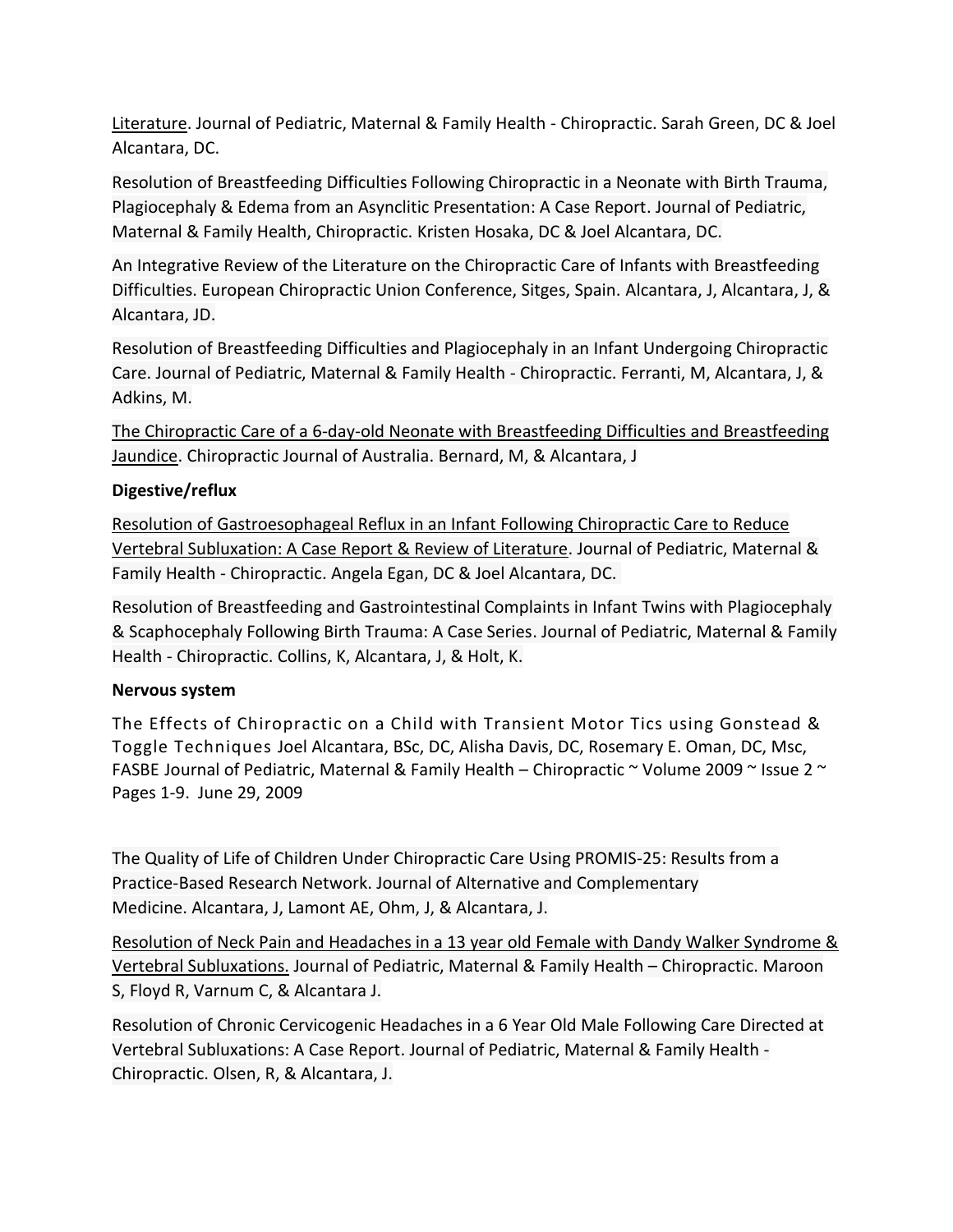[Resolution of Low Back Pain in a 9 Year Old Male with Low Back Pain, Tethered Cord Syndrome,](https://www.vertebralsubluxationresearch.com/2017/09/10/resolution-of-low-back-pain-in-a-9-year-old-male-with-low-back-pain-tethered-cord-syndrome-spina-bifida-occulta-and-lumbarization-of-the-s1-vertebra-following-chiropractic-care-a-case-study-selec/)  [Spina Bifida Occulta and Lumbarization of the S1 Vertebra Following Chiropractic Care: A Case](https://www.vertebralsubluxationresearch.com/2017/09/10/resolution-of-low-back-pain-in-a-9-year-old-male-with-low-back-pain-tethered-cord-syndrome-spina-bifida-occulta-and-lumbarization-of-the-s1-vertebra-following-chiropractic-care-a-case-study-selec/)  [Study & Selective Review of the Literature.](https://www.vertebralsubluxationresearch.com/2017/09/10/resolution-of-low-back-pain-in-a-9-year-old-male-with-low-back-pain-tethered-cord-syndrome-spina-bifida-occulta-and-lumbarization-of-the-s1-vertebra-following-chiropractic-care-a-case-study-selec/) Journal of Pediatric, Maternal & Family Health - Chiropractic. Carter, S, Floyd, R, Richardson, M, & Alcantara, J.

## [Complementary Therapies in Clinical Practice](https://www.sciencedirect.com/journal/complementary-therapies-in-clinical-practice) [Volume 39,](https://www.sciencedirect.com/journal/complementary-therapies-in-clinical-practice/vol/39/suppl/C) May 2020, 101134

The quality of life of children under chiropractic care as measured by the PROMIS parent-proxy short forms [JoelAlcantara](https://www.sciencedirect.com/science/article/abs/pii/S1744388119307479?via%3Dihub#!)<sup>abc</sup>[AndrewWhetten](https://www.sciencedirect.com/science/article/abs/pii/S1744388119307479?via%3Dihub#!)<sup>d</sup>[JeanneOhm](https://www.sciencedirect.com/science/article/abs/pii/S1744388119307479?via%3Dihub#!)<sup>ef</sup>[JunjoeAlcantara](https://www.sciencedirect.com/science/article/abs/pii/S1744388119307479?via%3Dihub#!)<sup>g</sup>

[Changes in Head Circumference and Gagging and Plantar Grasp Reflexes After Concomitant](http://www.cjaonline.com.au/index.php/cja/article/view/156)  [Chiropractic Care of a Paediatric Patient with Hydrocephaly: A Case Report.](http://www.cjaonline.com.au/index.php/cja/article/view/156) Chiropractic Journal of Australia. Borlase, O, Russell, D, Fox, M &, Alcantara, J

[Resolution of Erb-Duchenne Palsy in a 5-month-old Female Following Subluxation Based](https://www.vertebralsubluxationresearch.com/2017/09/10/resolution-of-erb-duchenne-palsy-in-a-5-month-old-female-following-subluxation-based-chiropractic-care/)  [Chiropractic Care.](https://www.vertebralsubluxationresearch.com/2017/09/10/resolution-of-erb-duchenne-palsy-in-a-5-month-old-female-following-subluxation-based-chiropractic-care/) Journal of Pediatric, Maternal & Family Health - Chiropractic. Ferrero, F, Gregor Smith, M, Alcantara, J, & Russell, D

## **Acne**

Biol Rev Camb Philos Soc. 2020 Jun;95(3):592-624. Neuroendocrinology and neurobiology of sebaceous glands [Richard W Clayton](https://pubmed.ncbi.nlm.nih.gov/?term=Clayton+RW&cauthor_id=31970855)  $^{12}$  $^{12}$  $^{12}$  $^{12}$ , [Ewan A Langan](https://pubmed.ncbi.nlm.nih.gov/?term=Langan+EA&cauthor_id=31970855)  $^{13}$  $^{13}$  $^{13}$ , [David M Ansell](https://pubmed.ncbi.nlm.nih.gov/?term=Ansell+DM&cauthor_id=31970855)  $^{14}$  $^{14}$  $^{14}$ , Ivo J H M de [Vos](https://pubmed.ncbi.nlm.nih.gov/?term=de+Vos+IJHM&cauthor_id=31970855)<sup>[2](https://pubmed.ncbi.nlm.nih.gov/31970855/#affiliation-2)</sup>, [Klaus Göbel](https://pubmed.ncbi.nlm.nih.gov/?term=G%C3%B6bel+K&cauthor_id=31970855)<sup>2[5](https://pubmed.ncbi.nlm.nih.gov/31970855/#affiliation-5)</sup>, [Marlon R Schneider](https://pubmed.ncbi.nlm.nih.gov/?term=Schneider+MR&cauthor_id=31970855) <sup>[6](https://pubmed.ncbi.nlm.nih.gov/31970855/#affiliation-6)</sup>, [Mauro Picardo](https://pubmed.ncbi.nlm.nih.gov/?term=Picardo+M&cauthor_id=31970855) <sup>[7](https://pubmed.ncbi.nlm.nih.gov/31970855/#affiliation-7)</sup>, [Xinhong Lim](https://pubmed.ncbi.nlm.nih.gov/?term=Lim+X&cauthor_id=31970855) <sup>[8](https://pubmed.ncbi.nlm.nih.gov/31970855/#affiliation-8)</sup>, Maurice A M van [Steensel](https://pubmed.ncbi.nlm.nih.gov/?term=van+Steensel+MAM&cauthor_id=31970855) <sup>[2](https://pubmed.ncbi.nlm.nih.gov/31970855/#affiliation-2)[8](https://pubmed.ncbi.nlm.nih.gov/31970855/#affiliation-8)</sup>, [Ralf Paus](https://pubmed.ncbi.nlm.nih.gov/?term=Paus+R&cauthor_id=31970855) <sup>[1](https://pubmed.ncbi.nlm.nih.gov/31970855/#affiliation-1)[9](https://pubmed.ncbi.nlm.nih.gov/31970855/#affiliation-9)[10](https://pubmed.ncbi.nlm.nih.gov/31970855/#affiliation-10)</sup>

Horm Res. 2000;54(5-6):281-6. Neuroimmunoregulation of androgens in the adrenal gland and the skin [S Alesci](https://pubmed.ncbi.nlm.nih.gov/?term=Alesci+S&cauthor_id=11595818) <sup>[1](https://pubmed.ncbi.nlm.nih.gov/11595818/#affiliation-1)</sup>, [S R Bornstein](https://pubmed.ncbi.nlm.nih.gov/?term=Bornstein+SR&cauthor_id=11595818)

Australas Chiropr Osteopathy. 1999 Nov;8(3):96-101. Treatment of acute atopic eczema by chiropractic care. A case study [D C Eldred,](https://pubmed.ncbi.nlm.nih.gov/?term=Eldred+DC&cauthor_id=17987197) [P J Tuchin](https://pubmed.ncbi.nlm.nih.gov/?term=Tuchin+PJ&cauthor_id=17987197)

Gut Pathog 2011 Jan 31;3(1):1. Acne vulgaris, probiotics and the gut-brain-skin axis - back to the future? [Whitney P Bowe](https://pubmed.ncbi.nlm.nih.gov/?term=Bowe+WP&cauthor_id=21281494) <sup>[1](https://pubmed.ncbi.nlm.nih.gov/21281494/#affiliation-1)</sup>, [Alan C Logan](https://pubmed.ncbi.nlm.nih.gov/?term=Logan+AC&cauthor_id=21281494)

## **Immunity**

Enhancement of in vitro interleukin-2 production in normal subjects following a single spinal manipulative treatment Teodorczyk-Injeyan JA, Injeyan HS, McGregor M, Harris GM, Ruegg R Chiropractic & Osteopathy 2008

Enhanced Neutrophil Respiratory Burst as a Biological Marker for Manipulation Forces: Duration of the Effect and Association with Substance P and Tumor Necrosis Factor Brennan PC,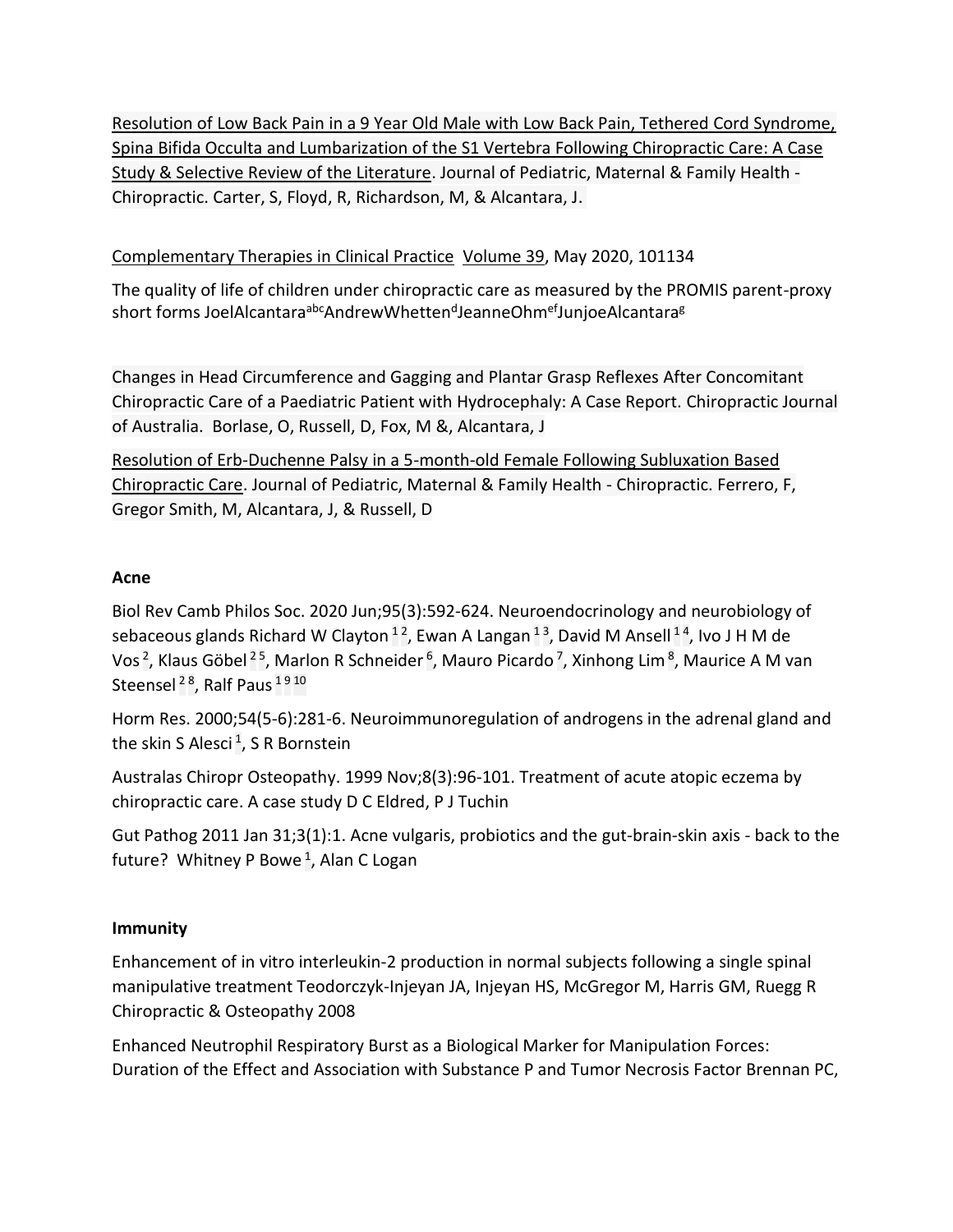Triano JJ, McGregor M, Kokjohn K, Hondras MA, Brennan DC Journal of Manipulative and Physiological Therapeutics 1992

Functional ability of natural killer cells as an outcome measure for chiropractic treatment efficacy Graham MA, Brennan PC Proceedings of the International Conference on Spinal Manipulation 1991

The effects of specific upper cervical adjustments on the CD4 counts of HIV positive patients Selano JL, Hightower BC, Pfleger B, Collins KF, Grostic JD Chiropractic Research Journal 1994

Enhanced Phagocytic Cell Respiratory Burst Induced by Spinal Manipulation: Potential Role of Substance P Brennan PC, Kokjohn K, Kaltinger CJ, Lohr GE, Glendening C, Hondras MA, McGeregor M, Triano JJ Journal of Manipulative and Physiological Therapeutics 1991

Reductions in high blood tumor necrosis factor alpha levels after manipulative therapy in 2 cerviogenic headache patients Ormos G, Mehrishi JN, Bakacs T Journal of Manipulative and Physiological Therapeutics 2009

Interleukin 2-regulated in vitro antibody production following a single spinal manipulative treatment in normal subjects Teodorczyk-Injeyan JA, McGregor M, Harris GM, Ruegg R, Injeyan HS Chiropractic & Osteopathy 2010

[Resolution of Adenotonsilar Hypertrophy, Associated Sleep Disordered Breathing & Avoidance](https://www.vertebralsubluxationresearch.com/2019/08/02/resolution-of-adenotonsilar-hypertrophy-associated-sleep-disordered-breathing-avoidance-of-surgery-following-chiropractic-care-a-case-study-review-of-the-literature/)  [of Surgery Following Chiropractic Care: A Case Study & Review of the Literature.](https://www.vertebralsubluxationresearch.com/2019/08/02/resolution-of-adenotonsilar-hypertrophy-associated-sleep-disordered-breathing-avoidance-of-surgery-following-chiropractic-care-a-case-study-review-of-the-literature/) Journal of Pediatric, Maternal & Family Health Chiropractic. Ian Shtulman, DC, DACCP, Colleena Collins, DC & Joel Alcantara, DC.

## **Constipation**

[An integrative review of the literature on the chiropractic care of infants with](http://www.ctcpjournal.com/article/S1744-3881(13)00077-7/abstract)  [constipation.](http://www.ctcpjournal.com/article/S1744-3881(13)00077-7/abstract) Complementary Therapies in Clinical Practice. Alcantara, J, Alcantara, J, & Alcantara, J.

The Chiropractic Care of Children with Constipation: An Integrative Review of the Literature to Inform Practice, Research and Policy. European Chiropractic Union Conference, Sitges, Spain. Alcantara, J, Alcantara, J, & Alcantara, JD.

[Resolution of Constipation in an 8-month-old child Following Adjustment of Vertebral](https://www.vertebralsubluxationresearch.com/2017/09/10/resolution-of-constipation-in-an-8-month-old-child-following-adjustment-of-vertebral-subluxation/)  [Subluxation.](https://www.vertebralsubluxationresearch.com/2017/09/10/resolution-of-constipation-in-an-8-month-old-child-following-adjustment-of-vertebral-subluxation/) Journal of Pediatric, Maternal & Family Health - Chiropractic. Miceli, J, & Alcantara, J.

[Resolution of Chronic Constipation in a Child Undergoing Chiropractic Care to Reduce Vertebral](https://www.vertebralsubluxationresearch.com/2019/10/07/resolution-of-chronic-constipation-in-a-child-undergoing-chiropractic-care-to-reduce-vertebral-subluxations-a-case-report-review-of-literature/)  [Subluxations: A Case Report & Review of Literature.](https://www.vertebralsubluxationresearch.com/2019/10/07/resolution-of-chronic-constipation-in-a-child-undergoing-chiropractic-care-to-reduce-vertebral-subluxations-a-case-report-review-of-literature/) Journal of Pediatric, Maternal & Family Health, Chiropractic. Kara Babinski, DC & Joel Alcantara, DC.

[Resolution of Chronic Gastroesophageal Reflux Disease and Constipation in an Infant Following](https://www.vertebralsubluxationresearch.com/2019/11/01/resolution-of-chronic-gastroesophageal-reflux-disease-and-constipation-in-an-infant-following-chiropractic-to-reduce-vertebral-subluxation-a-case-report-review-of-the-literature/)  [Chiropractic to Reduce Vertebral Subluxation: A Case Report & Review of the Literature.](https://www.vertebralsubluxationresearch.com/2019/11/01/resolution-of-chronic-gastroesophageal-reflux-disease-and-constipation-in-an-infant-following-chiropractic-to-reduce-vertebral-subluxation-a-case-report-review-of-the-literature/) Journal of Pediatric, Maternal & Family Health, Chiropractic. Brooke Bryant, DC & Joel Alcantara, DC.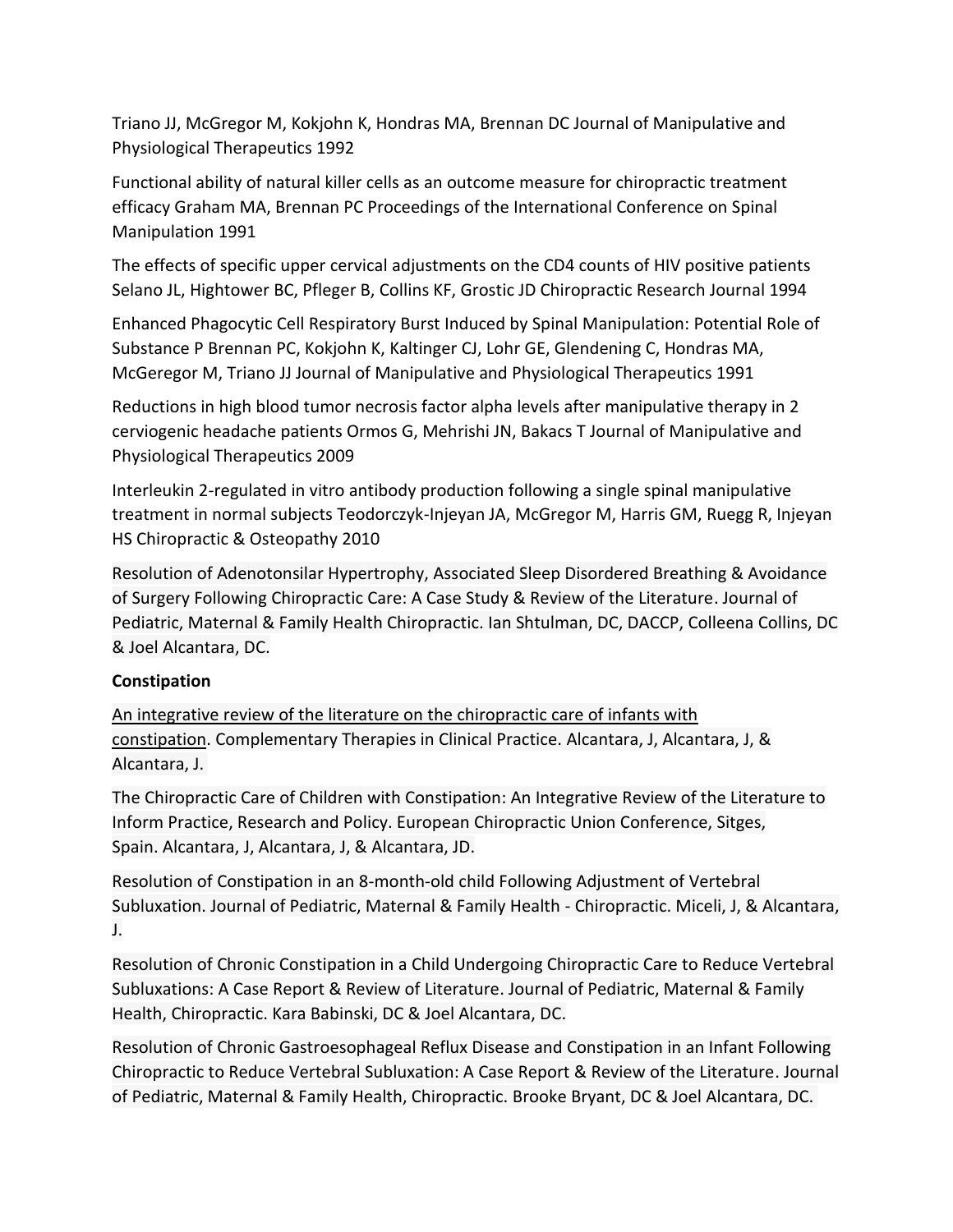[Resolution of Severe Constipation, Vomiting and Leg Pain in a Child Undergoing Subluxation](https://www.vertebralsubluxationresearch.com/2017/09/10/resolution-of-severe-constipation-vomiting-and-leg-pain-in-a-child-undergoing-subluxation-based-chiropractic-care-a-case-report/)  [Based Chiropractic Care: A Case Report.](https://www.vertebralsubluxationresearch.com/2017/09/10/resolution-of-severe-constipation-vomiting-and-leg-pain-in-a-child-undergoing-subluxation-based-chiropractic-care-a-case-report/) Journal of Pediatric, Maternal and Family Health - Chiropractic. Mills, M, & Alcantara, J.

[Immediate Resolution of Constipation in an Infant Following Chiropractic Care: A Case Report &](https://www.vertebralsubluxationresearch.com/2017/09/10/immediate-resolution-of-constipation-in-an-infant-following-chiropractic-care-a-case-report-selective-review-of-literature/)  [Selective Review of the Literature.](https://www.vertebralsubluxationresearch.com/2017/09/10/immediate-resolution-of-constipation-in-an-infant-following-chiropractic-care-a-case-report-selective-review-of-literature/) Journal of Pediatric, Maternal and Family Health - Chiropractic. Kim, I, Hammon, K, Alcantara, J, & Holt, K.

[Resolution of Chronic Constipation in a Neonate Following Chiropractic Care to Reduce](https://www.vertebralsubluxationresearch.com/2017/09/10/resolution-of-chronic-constipation-in-a-neonate-following-chiropractic-care-to-reduce-vertebral-subluxation-with-gonstead-technique/)  [Vertebral Subluxation with Gonstead Technique.](https://www.vertebralsubluxationresearch.com/2017/09/10/resolution-of-chronic-constipation-in-a-neonate-following-chiropractic-care-to-reduce-vertebral-subluxation-with-gonstead-technique/) Journal of Pediatric, Maternal & Family Health -Chiropractic. Davis, J, & Alcantara, J.

## **Better sleep**

[The relationship between quality of life and sense of coherence in patients presenting for care](https://www.sciencedirect.com/science/article/pii/S0965229919308398?dgcid=rss_sd_all#!)  [in a chiropractic practice-based research network.](https://www.sciencedirect.com/science/article/pii/S0965229919308398?dgcid=rss_sd_all#!) Complementary Therapies in Medicine. Joel Alcantara, DC, Andrew Whitten, MS, Jeanne Ohm, DC, & Joey Alcantara, DC.

[Resolution of Sleep Disorder in an Infant Undergoing Chiropractic Care: Case Report & Review](https://www.vertebralsubluxationresearch.com/2019/07/25/resolution-of-sleep-disorder-in-an-infant-undergoing-chiropractic-care-case-report-review-of-the-literature/)  [of the Literature.](https://www.vertebralsubluxationresearch.com/2019/07/25/resolution-of-sleep-disorder-in-an-infant-undergoing-chiropractic-care-case-report-review-of-the-literature/) Journal of Pediatric, Maternal & Family Health - Chiropractic. Melissa Porter, DC & Joel Alcantara, DC

[Resolution of Adenotonsilar Hypertrophy, Associated Sleep Disordered Breathing & Avoidance](https://www.vertebralsubluxationresearch.com/2019/08/02/resolution-of-adenotonsilar-hypertrophy-associated-sleep-disordered-breathing-avoidance-of-surgery-following-chiropractic-care-a-case-study-review-of-the-literature/)  [of Surgery Following Chiropractic Care: A Case Study & Review of the Literature.](https://www.vertebralsubluxationresearch.com/2019/08/02/resolution-of-adenotonsilar-hypertrophy-associated-sleep-disordered-breathing-avoidance-of-surgery-following-chiropractic-care-a-case-study-review-of-the-literature/) Journal of Pediatric, Maternal & Family Health Chiropractic. Ian Shtulman, DC, DACCP, Colleena Collins, DC & Joel Alcantara, DC.

[J Can Chiropr Assoc.](https://www.ncbi.nlm.nih.gov/pmc/articles/PMC2597889/) 2008 Dec; 52(4): 248–255. Chiropractic care of a pediatric patient with symptoms associated with gastroesophageal reflux disease, fuss-cry-irritability with sleep disorder syndrome and irritable infant syndrome of musculoskeletal origin

[Joel Alcantara,](https://www.ncbi.nlm.nih.gov/pubmed/?term=Alcantara%20J%5BAuthor%5D&cauthor=true&cauthor_uid=19066699) BSc, DC<sup>1</sup> and [Renata Anderson,](https://www.ncbi.nlm.nih.gov/pubmed/?term=Anderson%20R%5BAuthor%5D&cauthor=true&cauthor_uid=19066699) DC<sup>2</sup>

# **Asthma**

[Letter to the Editor: Chiropractic Treatment for Asthma? You Bet!](http://www.tandfonline.com/doi/full/10.3109/02770901003668421) Journal of Asthma. Alcantara, J, Alcantara, JD, & Alcantara, J.

Kaminskyj A, Frazier M, Johnstone K, Gleberzon BJ. Chiropractic care for patients with asthma: A systematic review of the literature. J Can Chiropr Assoc. 2010;54(1):24–32.

Ernst E.Spinal manipulation for asthma: A systematic review of randomised clinical trials Respir Med 2009July29;

Brennan PC, Kokjohn K, Kaltinger CJ, et al. Enhanced phagocytic cell respiratory burst induced by spinal manipulation: potential role of Substance P. J Manipulative Physiol Ther. 1991;14:399–408.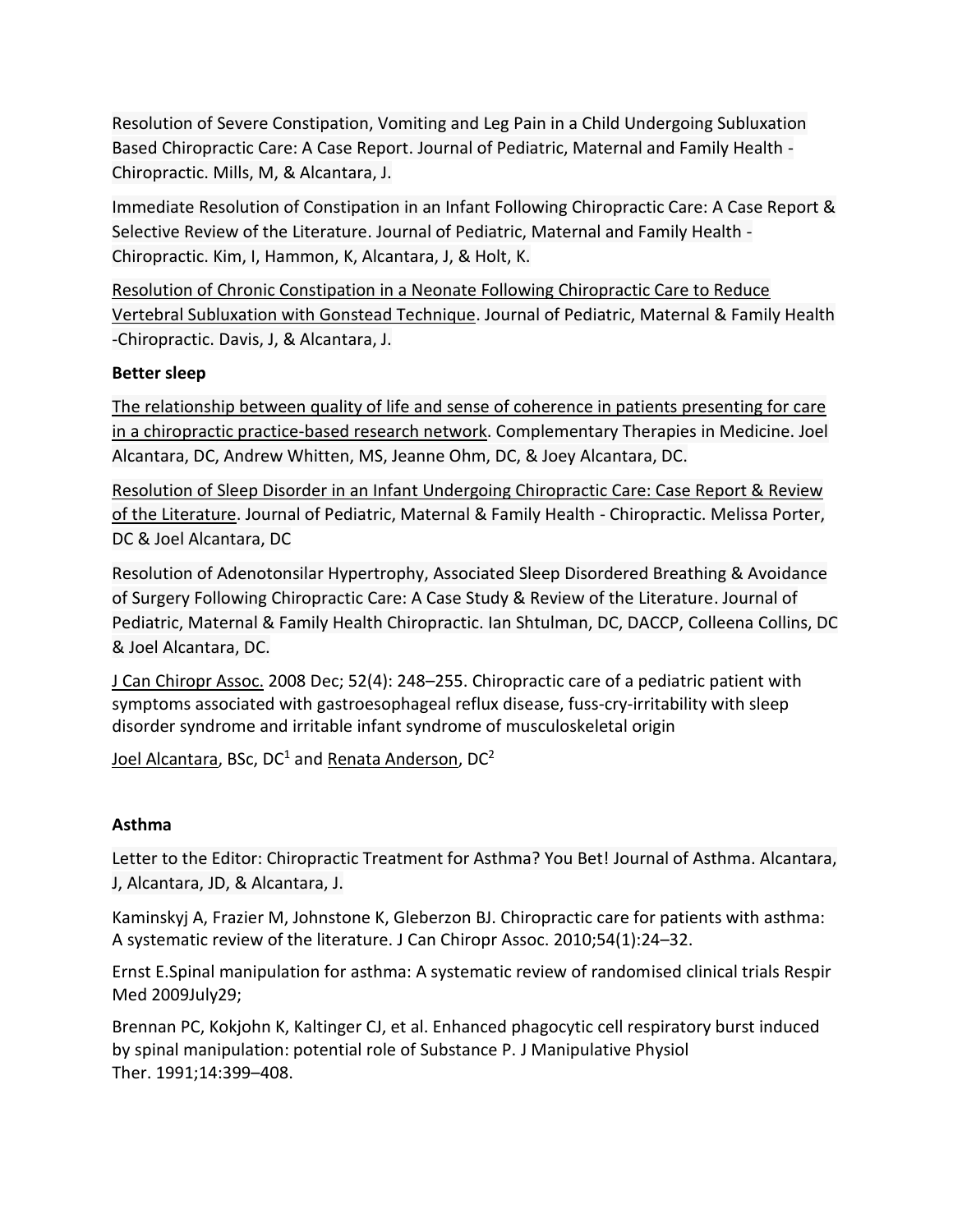Waagen G, Haldemann S, Cook G, Lopez D, DeBoer KF. Short term trial of chiropractic adjustments for the relief of chronic low back pain. Manual Med. 1986;2:63–7.

Nielsen NH, Bronfort G, Bendix T, Mansen F, Weeke B. Chronic asthma and chiropractic spinal manipulation: a randomized clinical trial. Clin Exp Allergy. 1995;25:80–88.

Bronfort G, Evans R, Kubic P, Filkin P. Chronic pediatric asthma and chiropractic spinal manipulation: a prospective clinical series and randomized clinical pilot study. J Manipulative Physiol Ther. 2001;24:369–377.

Balon J, Aker PD, Crowther ER, et al. A randomized controlled trial of chiropractic manipulation as an adjunctive treatment for childhood asthma. N Engl J Med. 1998;339:1013–1020.

Wifhaber JH, Sznitman J, Harpes P, Struab D, Moller A, Basek P, Sennhauser FH. Correlation of spirometry and symptom scores in childhood asthma and the usefulness of curvature assessment in expiratory flow-volume curves. Respir Care. 2007;52(12):1744–1752. [

Schneider A, Gindner L, Tilemann L, Schermer T, Dinant GJ, Meyer FJ, Szecsenyi J. Diagnostic accuracy of spirometry in primary care. BMC Pulm Med. 2009;9:31

# **Injury recovery/ sports**

[Resolution of Brachial Plexus Palsy from Birth Trauma Following Chiropractic Care to Reduce](https://www.vertebralsubluxationresearch.com/2019/05/16/resolution-of-brachial-plexus-palsy-from-birth-trauma-following-chiropractic-care-to-reduce-vertebral-subluxation-a-case-report-review-of-the-literature/)  [Vertebral Subluxation: A Case Report & Review of the Literature.](https://www.vertebralsubluxationresearch.com/2019/05/16/resolution-of-brachial-plexus-palsy-from-birth-trauma-following-chiropractic-care-to-reduce-vertebral-subluxation-a-case-report-review-of-the-literature/) Journal of Pediatric, Maternal & Family Health - Chiropractic. Ken Cooper, DC & Joel Alcantara, DC.

[Resolution of Failure to Thrive in a 4-Month-Old Infant Following Adjustment of Subluxation:](https://www.vertebralsubluxationresearch.com/2017/09/10/resolution-of-failure-to-thrive-in-a-4-month-old-infant-following-adjustment-of-subluxation-case-study-selective-review-of-the-literature/)  [Case Study & Selective Review of the Literature.](https://www.vertebralsubluxationresearch.com/2017/09/10/resolution-of-failure-to-thrive-in-a-4-month-old-infant-following-adjustment-of-subluxation-case-study-selective-review-of-the-literature/) Journal of Pediatric, Maternal & Family Health - Chiropractic. Neally, R, & Alcantara, J.

The effects of spinal manipulation on performance-related outcomes in healthy asymptomatic adult population: a systematic review of best evidence

[Melissa Corso,](https://www.ncbi.nlm.nih.gov/pubmed/?term=Corso%20M%5BAuthor%5D&cauthor=true&cauthor_uid=31183076)⊠<sup>1</sup> [Silvano A. Mior,](https://www.ncbi.nlm.nih.gov/pubmed/?term=Mior%20SA%5BAuthor%5D&cauthor=true&cauthor_uid=31183076)<sup>1</sup> [Sarah Batley,](https://www.ncbi.nlm.nih.gov/pubmed/?term=Batley%20S%5BAuthor%5D&cauthor=true&cauthor_uid=31183076)<sup>1</sup> [Taylor Tuff,](https://www.ncbi.nlm.nih.gov/pubmed/?term=Tuff%20T%5BAuthor%5D&cauthor=true&cauthor_uid=31183076)<sup>1</sup> [Sophia da Silva-Oolup,](https://www.ncbi.nlm.nih.gov/pubmed/?term=da%20Silva-Oolup%20S%5BAuthor%5D&cauthor=true&cauthor_uid=31183076)<sup>1</sup> Scott [Howitt,](https://www.ncbi.nlm.nih.gov/pubmed/?term=Howitt%20S%5BAuthor%5D&cauthor=true&cauthor_uid=31183076) $1$  and [John Srbely](https://www.ncbi.nlm.nih.gov/pubmed/?term=Srbely%20J%5BAuthor%5D&cauthor=true&cauthor_uid=31183076) $1,2$ 

# **Prenatal**

# **Comfort**

Resolution of Low Back & Pelvic Pain in [a Pregnant Patient Utilizing the Webster Technique: A](https://www.vertebralsubluxationresearch.com/2019/12/07/resolution-of-low-back-pelvic-pain-in-a-pregnant-patient-utilizing-the-webster-technique-a-case-report-review-of-the-literature/)  [Case Report & Review of the Literature.](https://www.vertebralsubluxationresearch.com/2019/12/07/resolution-of-low-back-pelvic-pain-in-a-pregnant-patient-utilizing-the-webster-technique-a-case-report-review-of-the-literature/) Journal of Pediatric, Maternal & Family Health, Chiropractic. Jena Snyder, DC & Joel Alcantara, DC.

## Reduce labor time

[Chiropractic Care of a Patient with Dystocia: A Case Report.](http://icpa4kids.org/Chiropractic-Research/chiropractic-care-of-a-patient-with-dystocia-a-case-report.html) Journal of Pediatric, Maternal & Family Health - Chiropractic. Alcantara, J, Ohm, J, & Ohm, J.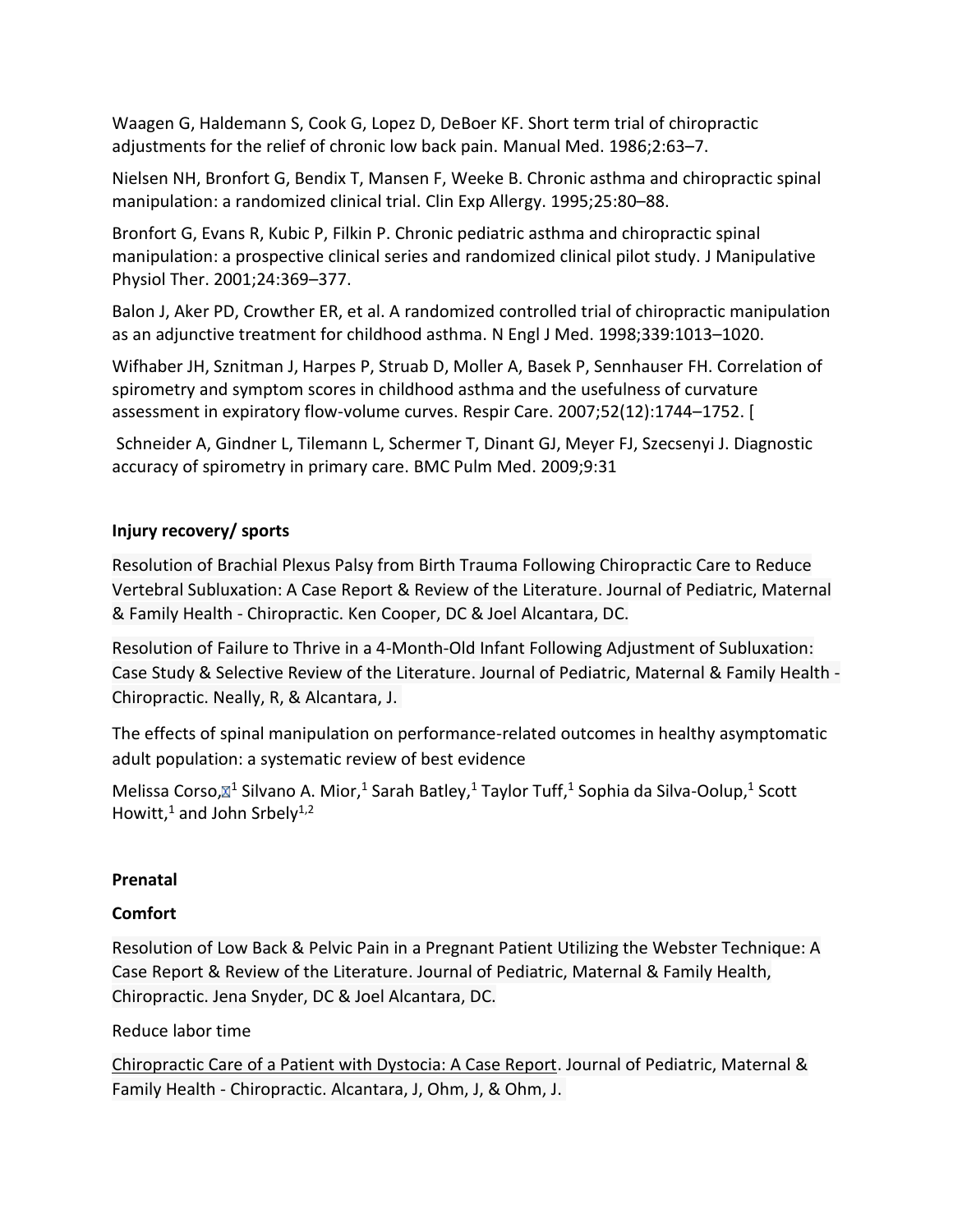[Chiropractic Care of a Patient with Dystocia & Pelvic Subluxation.](https://www.vertebralsubluxationresearch.com/2009/02/01/chiropractic-care-of-a-patient-with-dystocia-and-pelvic-subluxation/) Journal of Pediatric, Maternal & Family Health - Chiropractic. Alcantara, J, Ohm, J, & Ohm, J.

Vallone S. The role of chiropractic in pregnancy. ICA Int Rev Chiropr. 2002:47–51

Krantz C.K. Chiropractic care in pregnancy. Midwifery Today. 1999;52:16–17

Thompson CK. Baby on board: the benefit of chiropractic during pregnancy for both mother and child. J Am Chiropr Assoc 1997; 34(5):17, 95

## **Pelvic alignment**

[Resolution of Symphysis Pubic Pain & Dysfunction Following Chiropractic Care in a Pregnant](https://www.vertebralsubluxationresearch.com/2019/04/24/resolution-of-symphysis-pubic-pain-dysfunction-following-chiropractic-care-in-a-pregnant-patient-case-study-review-of-the-literature/)  [Patient: Case Study & Review of the Literature.](https://www.vertebralsubluxationresearch.com/2019/04/24/resolution-of-symphysis-pubic-pain-dysfunction-following-chiropractic-care-in-a-pregnant-patient-case-study-review-of-the-literature/) Journal of Pediatric, Maternal & Family Health - Chiropractic. Ian Shtulman, DC, Hayley Miller, DC & Joel Alcantara DC.

The prognostic value of asymmetric laxity of the sacroiliac joints in pregnancy-related pelvic pain. Spine. 2002;27(24):2820–2824 Damen L., Bayrak H.M., Guller-Llysal F., Lotgenny F.K., Snijders C.J., Stam H.J.

# **Optimal fetal position**

[The Chiropractic Care of a Pregnant Patient Presenting with a Breech Pregnancy.](https://www.vertebralsubluxationresearch.com/2017/09/10/the-chiropractic-care-of-a-pregnant-patient-presenting-with-a-breech-pregnancy/) Journal of Pediatric, Maternal & Family Health - Chiropractic. Spear, D, & Alcantara, J.

[The Chiropractic Care of a Pregnant Patient Experiencing Multiple Fetal Positional](https://www.vertebralsubluxationresearch.com/2017/09/10/the-chiropractic-care-of-a-pregnant-patient-experiencing-multiple-fetal-positional-changes/)  [Changes.](https://www.vertebralsubluxationresearch.com/2017/09/10/the-chiropractic-care-of-a-pregnant-patient-experiencing-multiple-fetal-positional-changes/) Journal of Pediatric, Maternal & Family Health - Chiropractic. Edwards, J, & Alcantara, J.

[Resolution of Pain and Breech Presentation Following Subluxation Based Chiropractic Care: A](https://www.vertebralsubluxationresearch.com/2017/09/10/resolution-of-pain-and-breech-presentation-following-subluxation-based-chiropractic-care-a-case-report-and-update-of-the-literature/)  [Case Report and Update of the Literature.](https://www.vertebralsubluxationresearch.com/2017/09/10/resolution-of-pain-and-breech-presentation-following-subluxation-based-chiropractic-care-a-case-report-and-update-of-the-literature/) Journal of Pediatric, Maternal and Family Health - Chiropractic. Juergens Clark, T, & Alcantara, J.

The Chiropractic Care of Pregnant Women Using the Webster Technique: A Practice-based Research Study Utilizing Validated Patient Reported Outcomes. The World Federation of Chiropractic's 12th Biennial Congress, Durban, South Africa. Ohm, J, & Alcantara, J.

[Resolution of Breech Presentations Following Adjustment of Subluxations Utilizing the Webster](https://www.vertebralsubluxationresearch.com/2017/09/10/resolution-of-breech-presentations-following-adjustment-of-subluxations-utilizing-the-webster-technique-a-case-series/)  [Technique: A Case](https://www.vertebralsubluxationresearch.com/2017/09/10/resolution-of-breech-presentations-following-adjustment-of-subluxations-utilizing-the-webster-technique-a-case-series/) Series. Journal of Pediatric, Maternal & Family Health - Chiropractic. Alcantara, J, Martingano, S, Keeler, V, Schuster, L, & Ohm, J.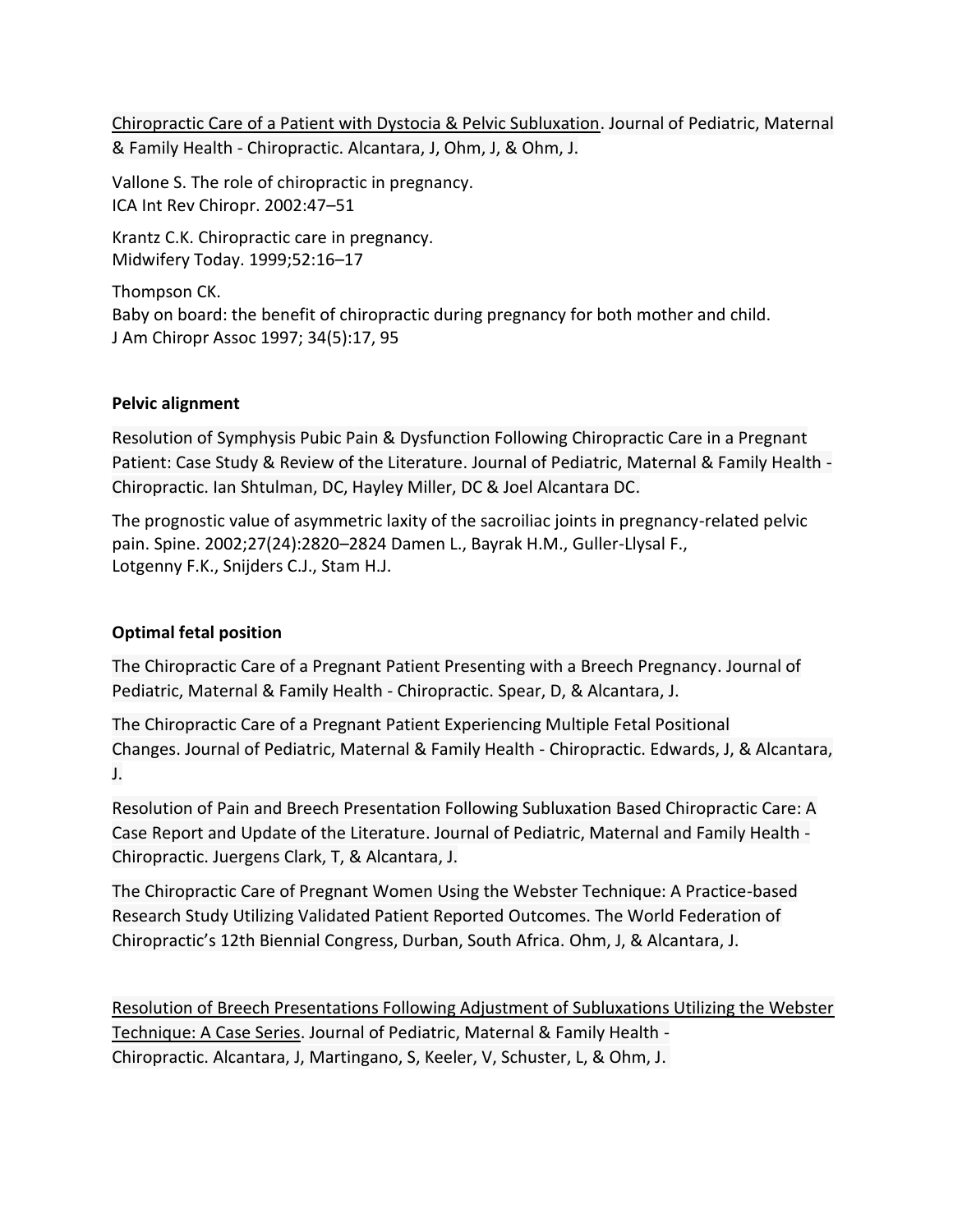Chiropractors and midwives: a look at the Webster Technique. Ohm J. Midwifery Today. 2001;58:42

#### **Pain**

Chiropractic Care for the Pregnant Body Clin Obstet Gynecol. 2021 Sep 1;64(3):602-610. [Shayna N Conner](https://pubmed.ncbi.nlm.nih.gov/?term=Conner+SN&cauthor_id=33882524)<sup>[1](https://pubmed.ncbi.nlm.nih.gov/33882524/#affiliation-1)</sup>, [Amanda S Trudell](https://pubmed.ncbi.nlm.nih.gov/?term=Trudell+AS&cauthor_id=33882524)<sup>[2](https://pubmed.ncbi.nlm.nih.gov/33882524/#affiliation-2)</sup>, [Craig A Conner](https://pubmed.ncbi.nlm.nih.gov/?term=Conner+CA&cauthor_id=33882524)<sup>[3](https://pubmed.ncbi.nlm.nih.gov/33882524/#affiliation-3)</sup> PMID: 33882524

[Resolution of Low Back Pain & Placenta Previa Following Chiropractic Care to Reduce Vertebral](https://www.vertebralsubluxationresearch.com/2019/05/16/resolution-of-low-back-pain-placenta-previa-following-chiropractic-care-to-reduce-vertebral-subluxation-in-a-pregnant-woman-a-case-report-review-of-literature/)  [Subluxation in a Pregnant Woman: A Case Report & Review of Literature.](https://www.vertebralsubluxationresearch.com/2019/05/16/resolution-of-low-back-pain-placenta-previa-following-chiropractic-care-to-reduce-vertebral-subluxation-in-a-pregnant-woman-a-case-report-review-of-literature/) Journal of Pediatric, Maternal & Family Health - Chiropractic. Whitley Jagnanan Urban, DC & Joel Alcantara, DC.

[Resolution of Peripheral Neuropathy, Lower Extremity Edema, and Low Back Pain in a Pregnant](https://www.vertebralsubluxationresearch.com/2017/09/10/resolution-of-peripheral-neuropathy-lower-extremity-edema-and-low-back-pain-in-a-pregnant-female-undergoing-chiropractic-care/)  [Female Undergoing Chiropractic Care.](https://www.vertebralsubluxationresearch.com/2017/09/10/resolution-of-peripheral-neuropathy-lower-extremity-edema-and-low-back-pain-in-a-pregnant-female-undergoing-chiropractic-care/) Journal of Pediatric, Maternal & Family Health - Chiropractic. Edwards, J, & Alcantara, J.

Immediate effects of spinal manipulation on nitric oxide, substance P and pain perception Molina-Ortega F, Lomas-Vega R, Hita-Contreras F, Manzano GP, Achalandabaso A, Ramos-Morcilla AJ, Martinez-Amat A Manual Therapy 2014

Wang S.M., DeZinno P., Fermo L.

Complementary and alternative medicine for low-back pain in pregnancy: a cross-sectional survey. J Altern Complement Med. 2005;11(3):459–464

The Use of Patient Reported Outcomes Measurement Information System (PROMIS) to Determine the Quality of Life of Pregnant Patients Presenting for Chiropractic Care within a Practice-based Research Network. ACC RAC Presentation. Alcantara, J.

#### **Natural delivery**

[Resolution of Pain and Breech Presentation Following Subluxation Based Chiropractic Care: A](https://www.vertebralsubluxationresearch.com/2017/09/10/resolution-of-pain-and-breech-presentation-following-subluxation-based-chiropractic-care-a-case-report-and-update-of-the-literature/)  [Case Report and Update of the Literature.](https://www.vertebralsubluxationresearch.com/2017/09/10/resolution-of-pain-and-breech-presentation-following-subluxation-based-chiropractic-care-a-case-report-and-update-of-the-literature/) Journal of Pediatric, Maternal and Family Health - Chiropractic. Juergens Clark, T, & Alcantara, J.

#### **Hormonal**

Female Infertility, Subluxation & Chiropractic Care: A Case Series and Selective Review of the Literature

Joel Alcantara, DC, Gregg Stern, DC, & Rosemary E. Oman, DC, MSc, FASBE

Journal of Pediatric, Maternal & Family Health – Chiropractic ~ Volume 2009 ~ Issue 2 ~ Pages 1-10. June 8, 2009.